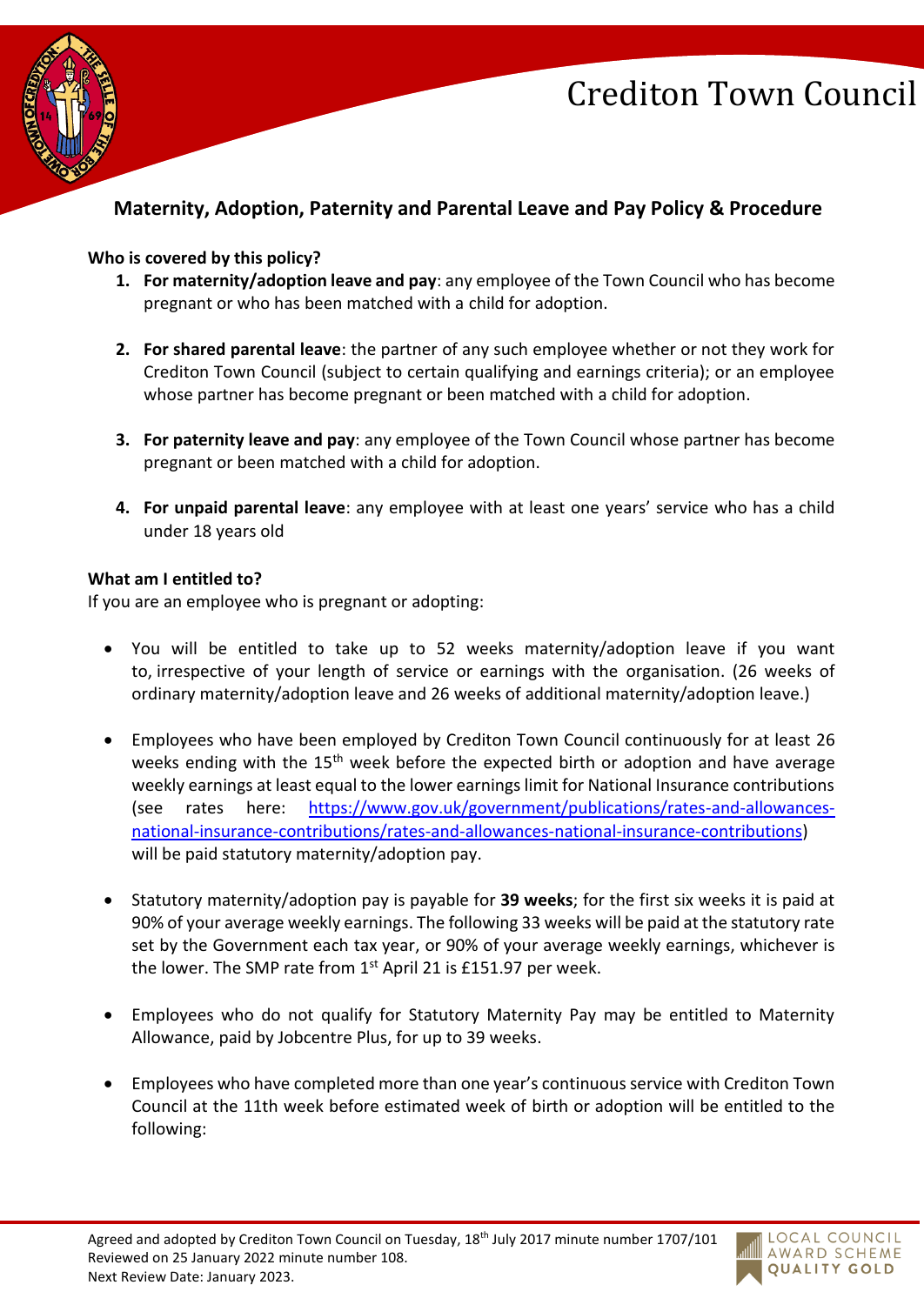

- $\triangleright$  Weeks 1-6 90% of a week's pay for the first six weeks of ordinary maternity/adoption leave (This will be offset against any payments of SMP or MA).
- $\triangleright$  Weeks 7-18 where an employee has declared in writing that they intend to return to work they will receive half pay plus SMP. This is paid on the understanding that the employee will return to their employment at Crediton Town Council for at least three months. If the employee leaves before three months has elapsed, a repayment of this amount to the Council will be required and the authority will recover any overpayments made.
- $\triangleright$  Weeks 19-39 the remaining 21 weeks will be paid as SMP only.

If you are a father to be, adopter or will share the responsibility with a partner for bringing up a child:

- If 15 weeks before the expected birth or adoption you have been employed by us continuously for at least 26 weeks you will be entitled to 2 weeks paternity leave.
- If your average weekly earnings are at least equal to the lower earnings limit for National Insurance contributions, we will pay you statutory paternity pay during your leave.

If you are a parent with a child who is under 18 years old, then:

- After one years' service you can take up to 18 weeks unpaid parental leave for that child.
- This allowance applies to each of your children but can only be taken in blocks of up to 4 weeks per year.

#### **Am I entitled to share maternity/adoption leave and pay with my partner?**

Shared parental leave is designed to give parents/adopters more flexibility in how to share the care of their child in the first year following birth or adoption. If you are eligible you can share up to 50 weeks leave, and can decide to be off work at the same time and/or take it in turns to have periods of leave to look after the child. To be eligible you must meet the following criteria:

- You (or your partner) must be entitled to maternity/adoption leave, or statutory maternity/adoption pay (or maternity allowance from the Government) and you must share the main responsibility for caring for the child with your partner. In addition, you and your partner will also be required to follow a two-step process to establish eligibility as follows:
- **Step 1 - Continuity test:** if you are seeking to take shared parental leave, one parent/adopter must have worked for the same employer for at least 26 weeks at the end of the 15th week before the week in which the child is due (or at the week in which an adopter was notified of having been matched with a child or adoption) and they should still be employed in the first week that shared parental leave is to be taken.

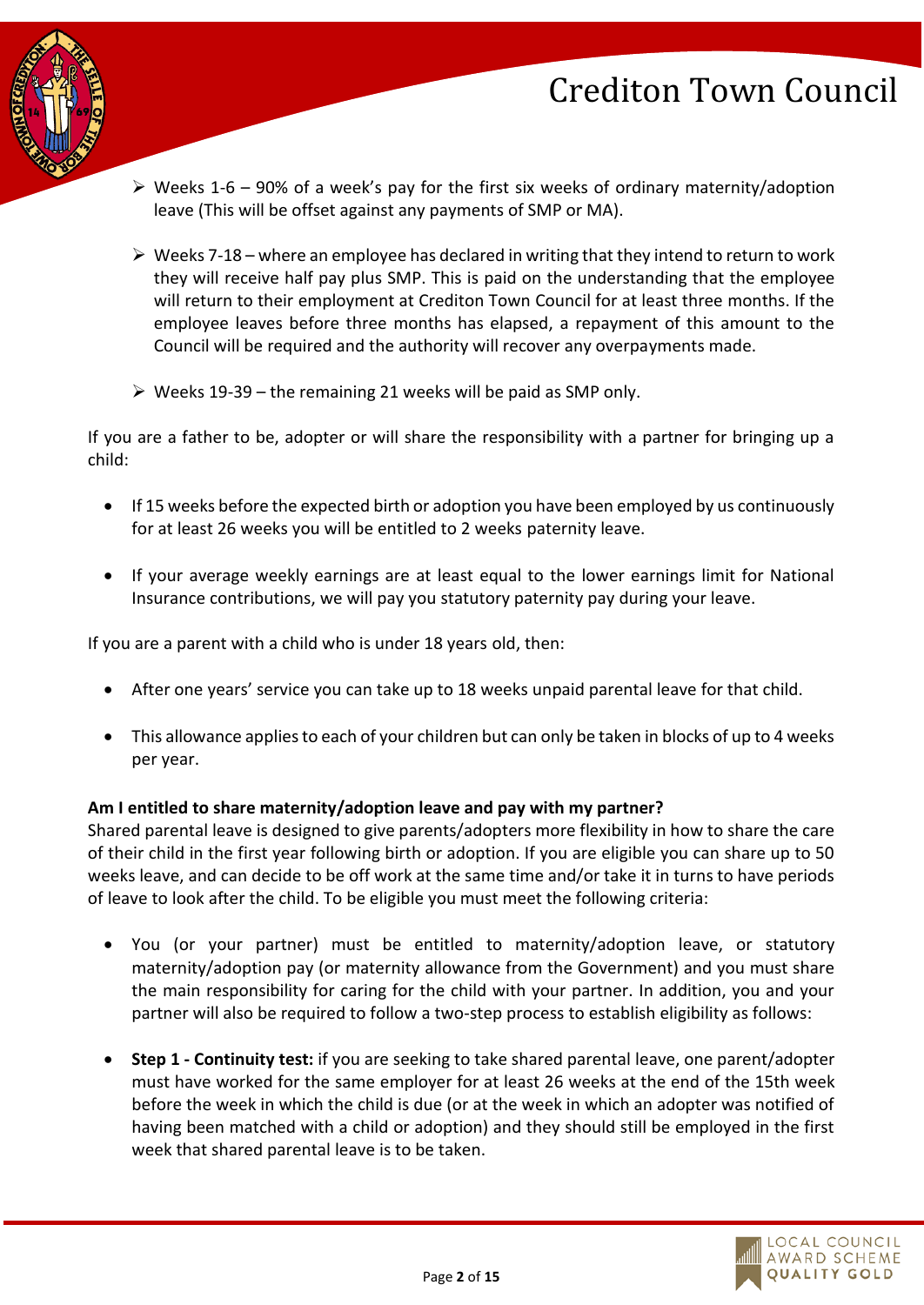

The other parent /adopter has to have worked for 26 weeks in the 66 weeks leading up to the due date and have earned above the maternity allowance threshold of £30 a week in 13 of the 66 weeks.

• Step 2 - Individual eligibility for pay: To qualify for shared parental pay the parent/main adopter must, as well as passing the Continuity test, also have earned an average salary of the National Insurance lower earnings limit or more for the 8 weeks prior to the 15th week before the expected birth/adoption.

Although the situation around pregnancy and adoption appears complex, it is normally quite straightforward to work out your entitlement. Therefore, as soon as you know you are pregnant or have been matched with a child for adoption, please let the Town Clerk know as soon as is practical, they will calculate your entitlement and the relevant dates for you.

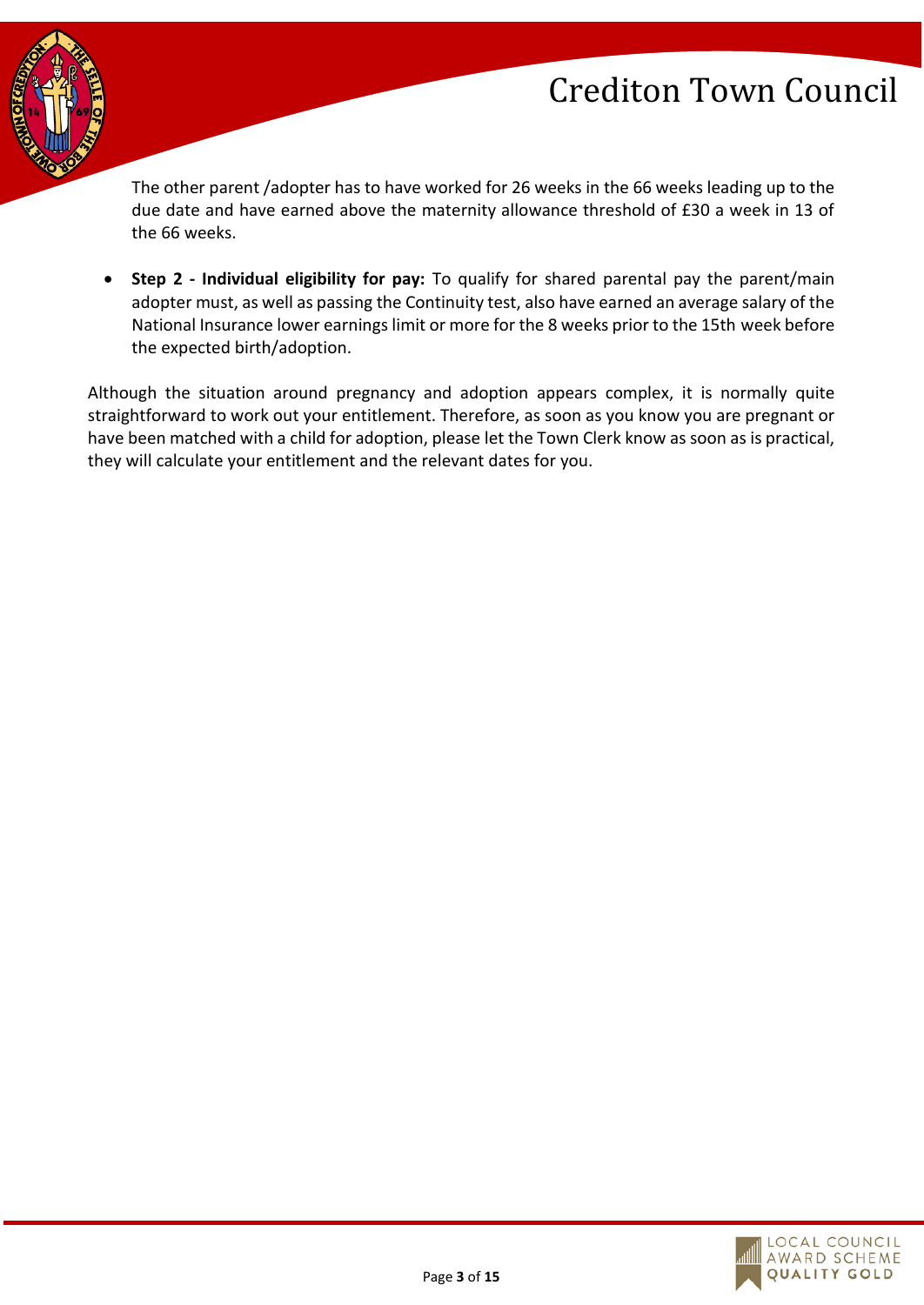

### **Maternity, Paternity and Shared Parental Leave – Procedural Guidelines**

**What should I do once I know I am pregnant or have been matched with a child for adoption?** Congratulations on your big event! There are a few things you now need to do so we can ensure you get all you are entitled to and that the process goes smoothly for you and the Town Council. Here is what you need to do:

- Please let us know as soon as possible. You should have a chat with the Town Clerk about your situation **especially if you are pregnant** as there are health and safety issues which we must consider. The Town Clerk will arrange a risk assessment to ensure your work doesn't put you or your baby at any risk. You will also be entitled to take reasonable paid time off work to attend ante-natal appointments as advised by your doctor, registered midwife or health visitor. If you are the partner you may also take unpaid time off to attend up to two ante-natal clinic visits.
- When you receive it from your doctor or midwife, we will need your **MAT B1** form which confirms your pregnancy and when your baby is expected. If you are adopting we will need a copy of the **matching certificate** completed by the adoption agency.
- At least 15 weeks before the due date for your baby, please let us know when you intend to take your maternity leave. If adopting, within 7 days of the date in which you were matched with the child we will need the expected week of the placement and the date on which you intend to start your adoption leave. Don't worry these dates can still be changed if you give us at least 28 days notice before the new start date or, if that is not possible, as much notice as is reasonably practicable.
- If you plan to start adoption leave before the actual date of placement, you must be sure that the placement will be going ahead on the date agreed before you start your leave. If the placement is delayed for whatever reason and adoption leave has already commenced, you cannot stop and start it again at a later date.
- Maternity leave will commence no earlier than 11 weeks before the estimated week of childbirth.
- Maternity leave will automatically start four weeks before the baby is due if you are absent from work due to a pregnancy related illness.
- If the baby arrives early the leave will start on the day after the birth.
- If you miscarry after 24 weeks pregnancy you will retain your full maternity leave and pay entitlement.

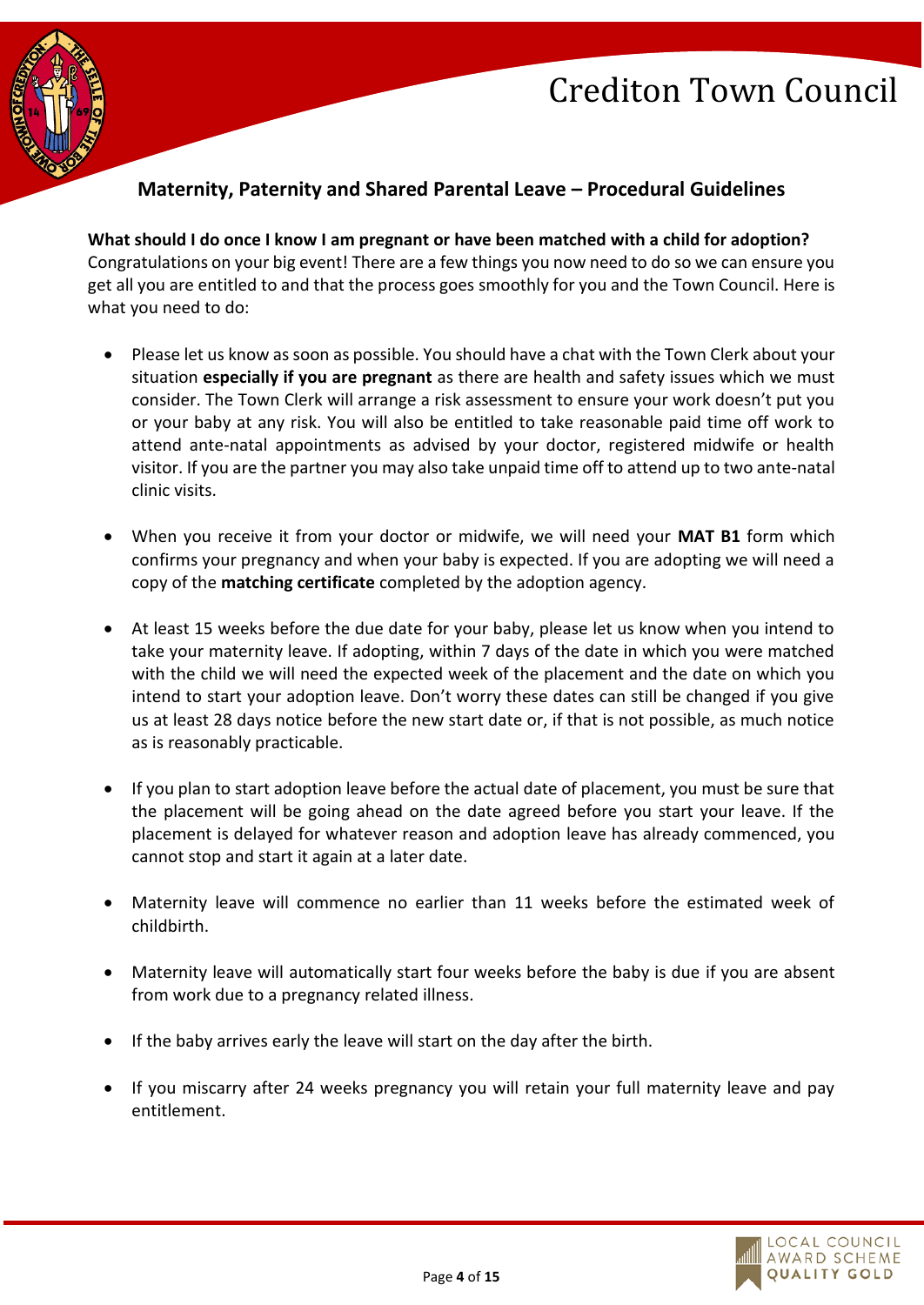

#### **Your maternity or adoption leave.**

- Regardless of the number of hours you work or your length of service, you are entitled to 26 weeks "ordinary" maternity/adoption leave. During this period all your contractual entitlements are maintained with the exception of your pay, any benefits in kind will continue and contractual annual leave entitlement will continue to accrue. You are entitled to return to the same job that you left if you return after the ordinary leave period.
- You are also entitled to take up to 26 weeks "additional" maternity/adoption leave immediately following your ordinary leave. During this leave your contractual terms and conditions such as holidays continue to accrue. You also have the right to return to a job on no less favourable terms and conditions than the job you had at the commencement of the leave period. If it is not practicable for you to return to your original job, then you will be offered a suitable alternative on terms and conditions no less favourable. Your continuity of service will be preserved.
- Except during the first two weeks after childbirth, you can agree to work or to attend training for up to 10 days during either ordinary maternity leave or additional maternity leave, without that work bringing your period of maternity / adoption leave to an end and without a loss of a week's SMP. These are known as "keeping-in-touch" days.
- We will also maintain reasonable contact with you from time to time during your maternity/adoption leave. This may be to discuss changes within the organisation, your plans for returning to work, to discuss any special arrangements to be made or training to be given to ease your return to work or simply to update you on developments at work during your absence.
- We will let you know before starting your ordinary maternity/adoption leave whether you have any outstanding holiday entitlement. We might ask you to take all or some of your outstanding holiday before commencing your leave or agree that you can carry the leave over and take it on your return to work.

#### **Returning to work**

- Once we know the start date of your maternity/adoption leave, we will inform you in writing of the date on which you are expected back at work if you take your full 52 week entitlement to maternity/adoption leave. You are expected to return on this date unless you notify us otherwise.
- If you want to return to work earlier than the expected return date please give us at least **eight weeks' notice** of your date of early return. If you fail to do so we may have to postpone your return to such a date as will give us eight weeks' notice, provided that this is not later than the expected return date.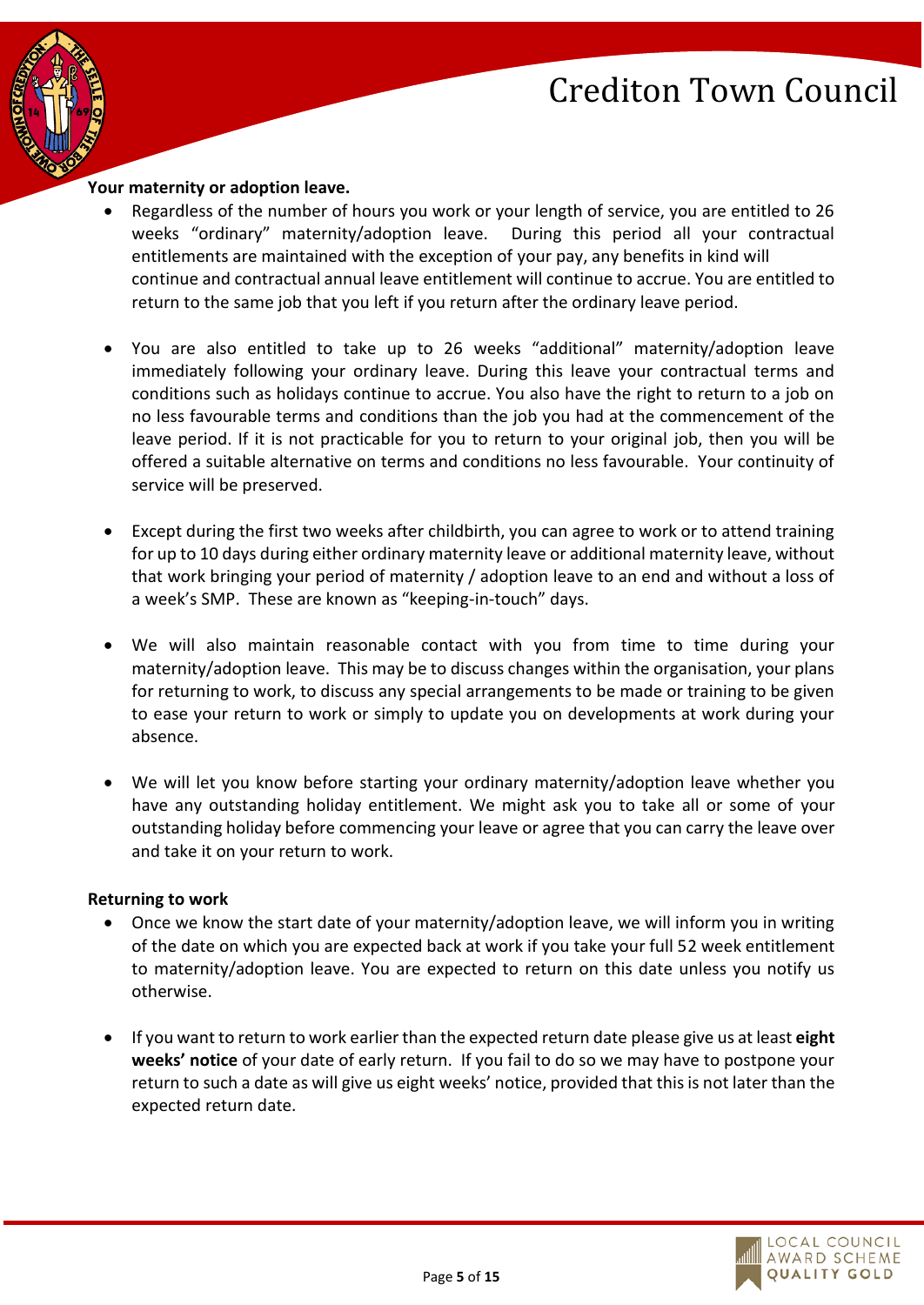

- If you are unable to attend work at the end of your maternity leave due to sickness or injury, our normal arrangements for sickness absence will apply. In any other case, late return without prior authorisation will be treated as unauthorised absence.
- If you worked full-time prior to maternity/adoption leave you have no automatic right to return to work on a part-time basis or to make other changes to your working pattern. However, all requests for part-time work or other flexible working arrangements will be formally considered in line with the operational requirements of the Town Council. If you would like flexible working arrangements to be considered, please write to the Town Clerk setting out your proposals as soon as possible in advance of your return date, so that there is adequate time for full consideration of your request.
- If you decide not to return to work after maternity/adoption leave, you must give us notice of your resignation as soon as possible and in accordance with the terms of your contract of employment. If your notice period would expire after maternity/adoption leave has ended, we may require you to return to work for the remainder of the notice period.
- If you are fully entitled to receive statutory maternity/adoption pay, then you will receive your full 39 week entitlement even if you resign.

#### **How can I share parental leave with my partner?**

Firstly, you and your partner must meet the eligibility criteria described earlier. If you do:

- You can effectively "convert" a period of maternity / adoption leave and pay into shared parental leave and pay that can be taken by either parent.
- Your partner can take shared parental leave concurrently with you when you are on maternity leave or shared parental leave.
- Shared parental leave does not have to be taken in a single continuous block, it can be taken in chunks of as little as a week with our agreement.
- When on shared parental leave you will be entitled to the same terms and conditions that would have applied had you been at work, with the exception of pay.
- Shared Parental Leave may be taken at any time within the period which begins on the date the child is born or date of the adoption placement and ends 52 weeks after that date.

#### **Here is how you and your partner should go about opting in to shared parental leave:**

1. The mother/main adopter must bring their period of maternity/adoption leave to an end by letting their employer know at least 8 weeks before the date she intends to curtail the leave. NB. maternity leave cannot be brought to an end before the end of the two week compulsory maternity leave period. The balance of maternity leave at that point becomes available for the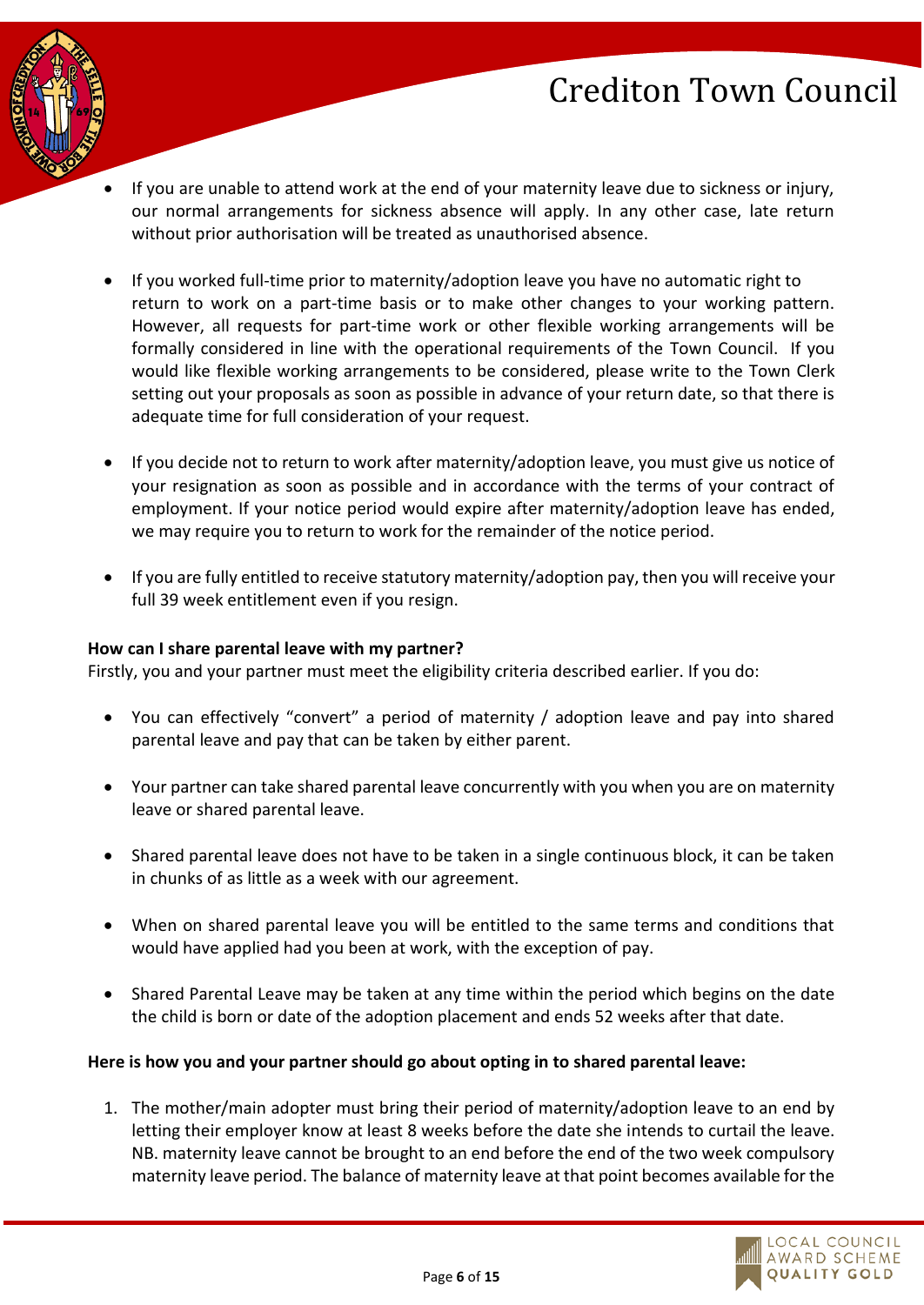

partner to share as shared parental leave. While this notice of curtailment of maternity/adoption leave can be given before or after the birth/placement, if it is given afterwards, the notice is binding. However, if notice is given before, there is a six-week window after the child's birth/adoption, during which a mother/primary adopter who has previously stated she intends to share her leave can change her mind and decide to remain on leave.

- 2. Both you and your partner should let your respective employers know in writing that you are eligible for and intend to take shared parental leave. You should also give an indication of how much shared parental leave and pay each parent intends to take and when. As you are one of our employees, please complete the form at Appendix 1.
- 3. If requested within 14 days of letting us know about your intention to take shared parental leave, you should provide us with a copy of the child's birth certificate, or if this is not yet available, confirmation from your midwife or GP of the date of the child's birth. In the case of adoption you should provide details of the adoption agency, the date you (or your partner) were informed of the adoption match, and the expected date that the child will be placed with you. You must provide the information requested within 14 days.
- 4. The information about how and when you and your partner are intending to take shared parental leave is non-binding – you are free to change your minds about how leave and pay are to be allocated between you by letting your employers know of the variation in writing. To do this, please complete the form at Appendix 2. We will need at least 8 weeks' notice of each period of leave, and you can submit a total of three requests. That means you can take up to three periods of shared parental leave.
- 5. If you submit a request for a single continuous period of shared parental leave (e.g. a single block of 12 weeks) this will be granted automatically.
- 6. If you submit a request for discontinuous leave (e.g. 6 weeks shared parental leave followed by 2 weeks at work followed by another 6 weeks shared parental leave etc.) we may need to discuss with you whether our business can support such a work pattern. If it cannot we will try to agree an alternative arrangement with you, or we may need to refuse the request.
- 7. We may ask you to stay in touch with work during your shared parental leave. This could be for training purposes, meetings or just to keep generally up to date with the business. You can work for up to 20 days without bringing your period of shared parental leave to an end. Any days worked do not extend your leave period. When you work you will receive your normal rate of pay inclusive of any shared parental pay. You are under no obligation to undertake any work during your shared parental leave period, and we are under no obligation to offer you any work. These 20 days are in addition to the 10 days available during maternity or adoption leave.
- 8. While on shared parental leave you will continue to accrue your normal holiday entitlement. We may ask you to take some or all of your outstanding holidays prior to

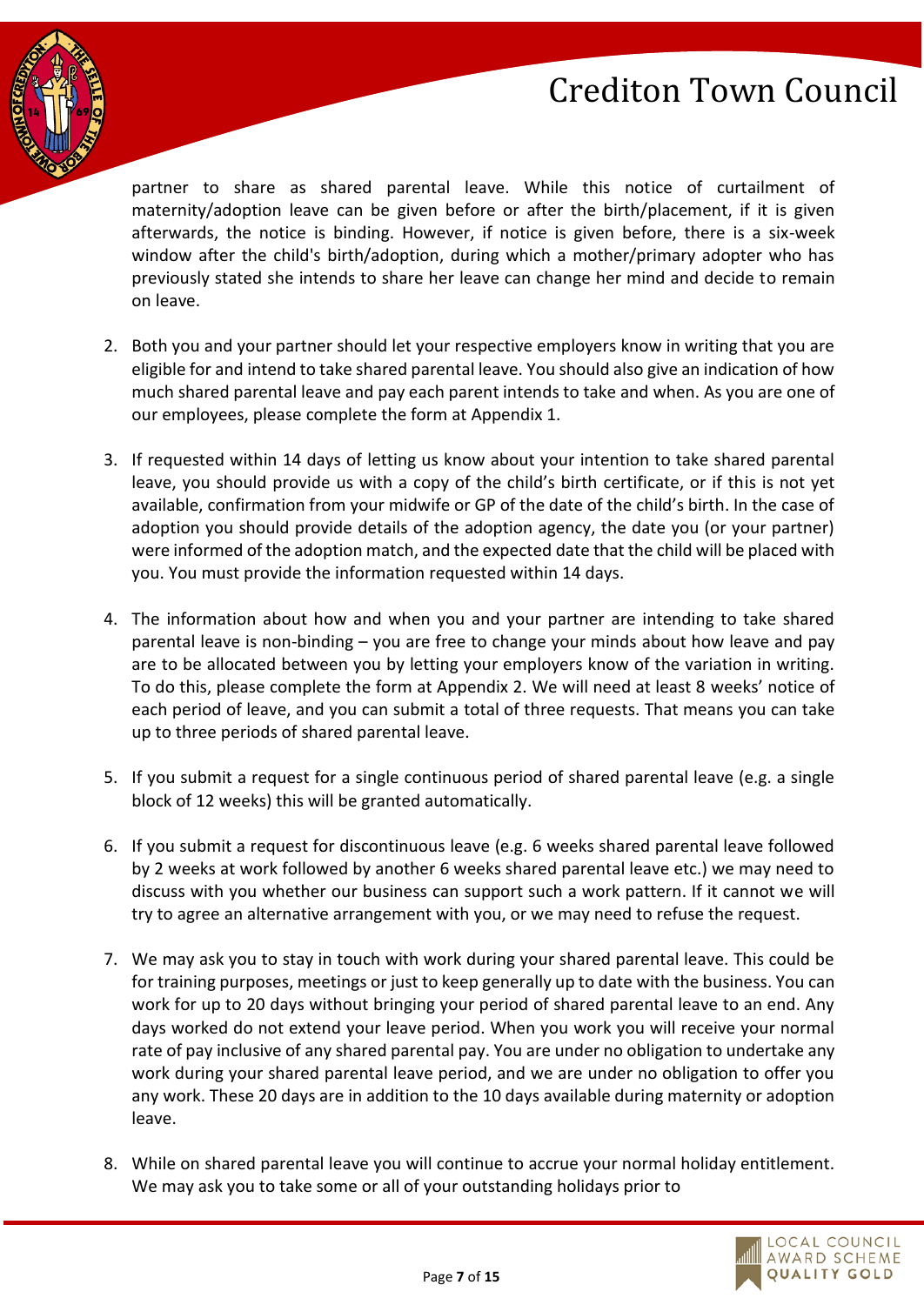

commencing your shared parental leave. We may also ask you to take some or all of the holidays you have accrued on shared parental leave at the end of your leave period and prior to returning to work.

This all sounds complex, but it is really quite simple. Here are some **examples** to help clarify how shared parental leave works.

- *a) The mother/main adopter ends her leave after 26 weeks, and the balance of the leave and pay - 26 weeks leave and 13 weeks statutory maternity / adoption pay is available to be shared between the parents as they choose. The father takes 10 weeks leave and pay, while the mother returns to work. He then returns to work and the mother takes the remaining 16 weeks leave and 3 weeks' pay.*
- *b) Baby is born prematurely, and the mother immediately commits to taking 27 weeks maternity leave and pay leaving 25 weeks leave and 12 weeks' pay to be shared with the father. The father takes 2 weeks paternity leave when baby is born and then immediately takes the 25 weeks leave and 12 weeks' pay. Both parents return to work after 27 weeks having used all their shared parental leave.*
- *c) The main adopter takes the first 10 weeks adoption leave and pay, and then commits to returning to work at week 22. This then frees up 30 weeks shared parental leave and 17 weeks' pay. His partner takes 12 weeks of leave and pay to coincide with weeks 11 to 22 of the main adopter's adoption leave so she and the main adopter can look after the child together. She then takes a further 8 weeks' leave and last 5 weeks of pay while the main adopter returns to work. When the partner then goes back to work, the main adopter takes the last 10 week of shared parental leave.*

*In total the main adopter has taken 32 weeks leave and 22 weeks' pay while the partner has taken 20 weeks leave and 17 weeks' pay.*

#### **Returning to Work from Shared Parental Leave**

- If you wish to alter your return date from shared parental leave, please ensure you give us notice as follows:
	- $\triangleright$  If you wish to extend your SPL, at least 8 weeks' notice from the originally agreed return date.
	- $\triangleright$  If you wish to shorten your SPL, at least 8 weeks' notice from the new return date.
- If you return to work after a period of shared parental leave (including any maternity/adoption leave) which was **26 weeks or less**, then you are entitled to return to the same job that you left with terms and conditions no less favourable than would have applied had you not been on leave.
- If you return to work from a period of shared parental leave (including any maternity/adoption leave) which was **greater than 26 weeks** we will try to allow you to return to the same job you left. If it is not practicable for you to return to your original job then you will be offered a

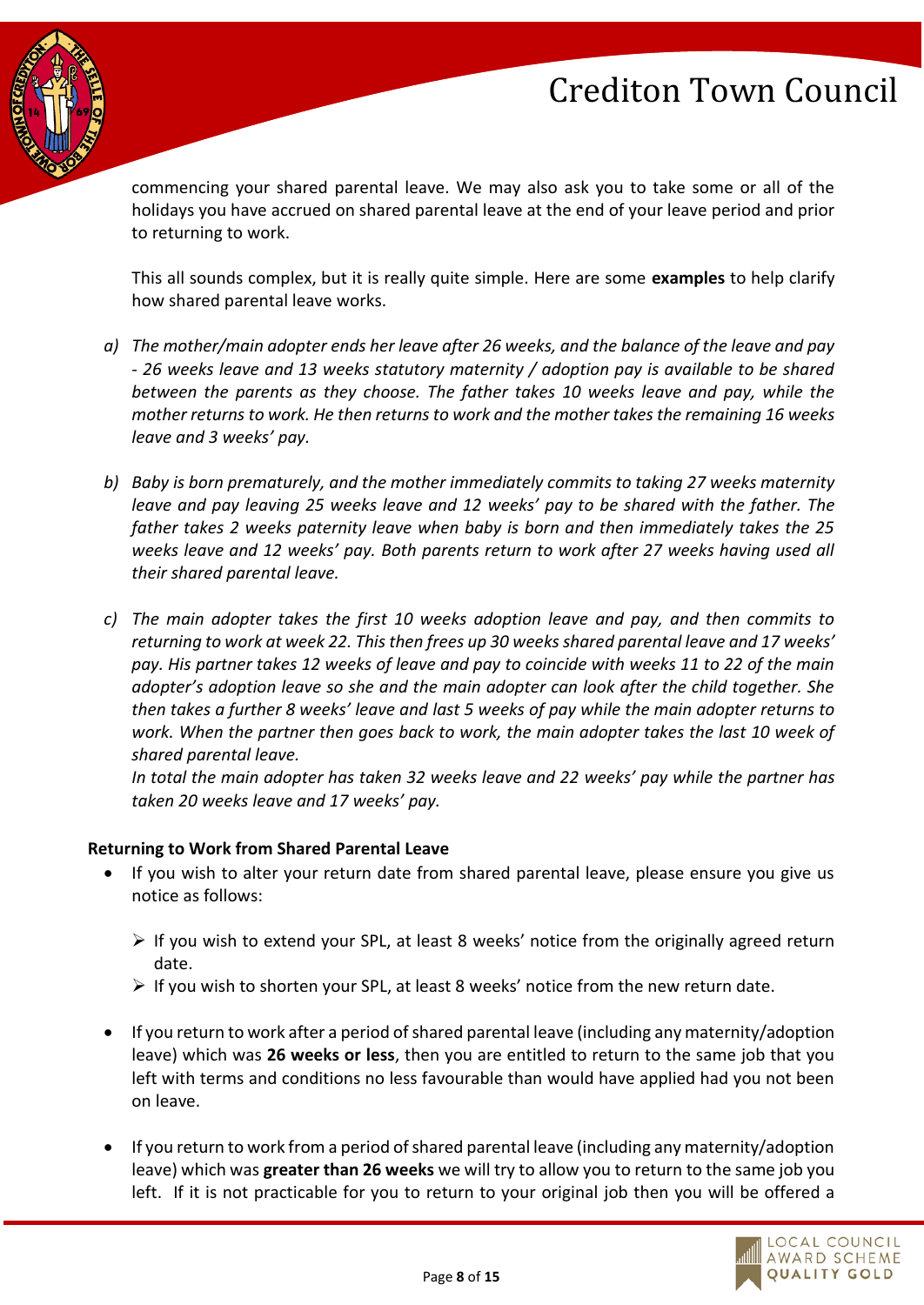

suitable alternative on terms and conditions no less favourable than would have applied had you not been on leave.

#### **Do I have any further statutory rights to parental leave?**

- Yes. If you have completed one year's service with us, you are entitled to 18 weeks **unpaid parental leave** for each of your children born or adopted. The leave can start once the child is born or placed for adoption, or as soon as you have completed a year's service, whichever is later. You can take it at any time up to the child's  $18<sup>th</sup>$  birthday.
- Parental leave should be taken in blocks of a week or multiples of a week and should not be taken as "odd" days off, unless your child is disabled. You cannot take off more than four weeks during a year. A "week" is based on your normal working pattern.
- Please ensure you give us at least 21 days' notice in writing if you intend to take unpaid parental leave. As unpaid parental leave is transferable between employers, please also confirm whether you have already taken some of your entitlement with another employer and how much.

#### **What are my Paternity Leave and Pay Entitlements?**

In order to be eligible for paternity leave you must satisfy the following criteria:

- You must be the father of the child or married to: the civil partner or the partner of the child's mother; married to: the civil partner or the partner of the child's adopter, or one of a couple jointly adopting a child; and expect to have responsibility for the upbringing of the child and be making the request to help care for the child or to support the child's mother
- Have 26 weeks' service at the 15th week before the baby is due to be born, or in respect of an adopted child, the week in which the child's adopter was notified of having been matched with a child
- You may be asked to produce evidence of entitlement to paternity leave by signing a selfcertification form declaring that he or she meets the statutory eligibility criteria

Paternity leave is granted in addition to your normal holiday entitlement. Paternity leave must be taken in a single block of one or two weeks within eight weeks of the birth or adoption of the child. If the child is born early, it must be taken from the time of birth but within eight weeks of the expected date of childbirth. Ordinary paternity leave can start either from the date the child is born or placed for adoption or from a chosen number of days or weeks after that date. In addition, employees who are the father or partner have the right to take unpaid time off work to accompany expectant mothers on up to 2 antenatal appointments.

To qualify for paternity pay you must have average earning at or above the lower earnings limit for the payment of National Insurance contributions.

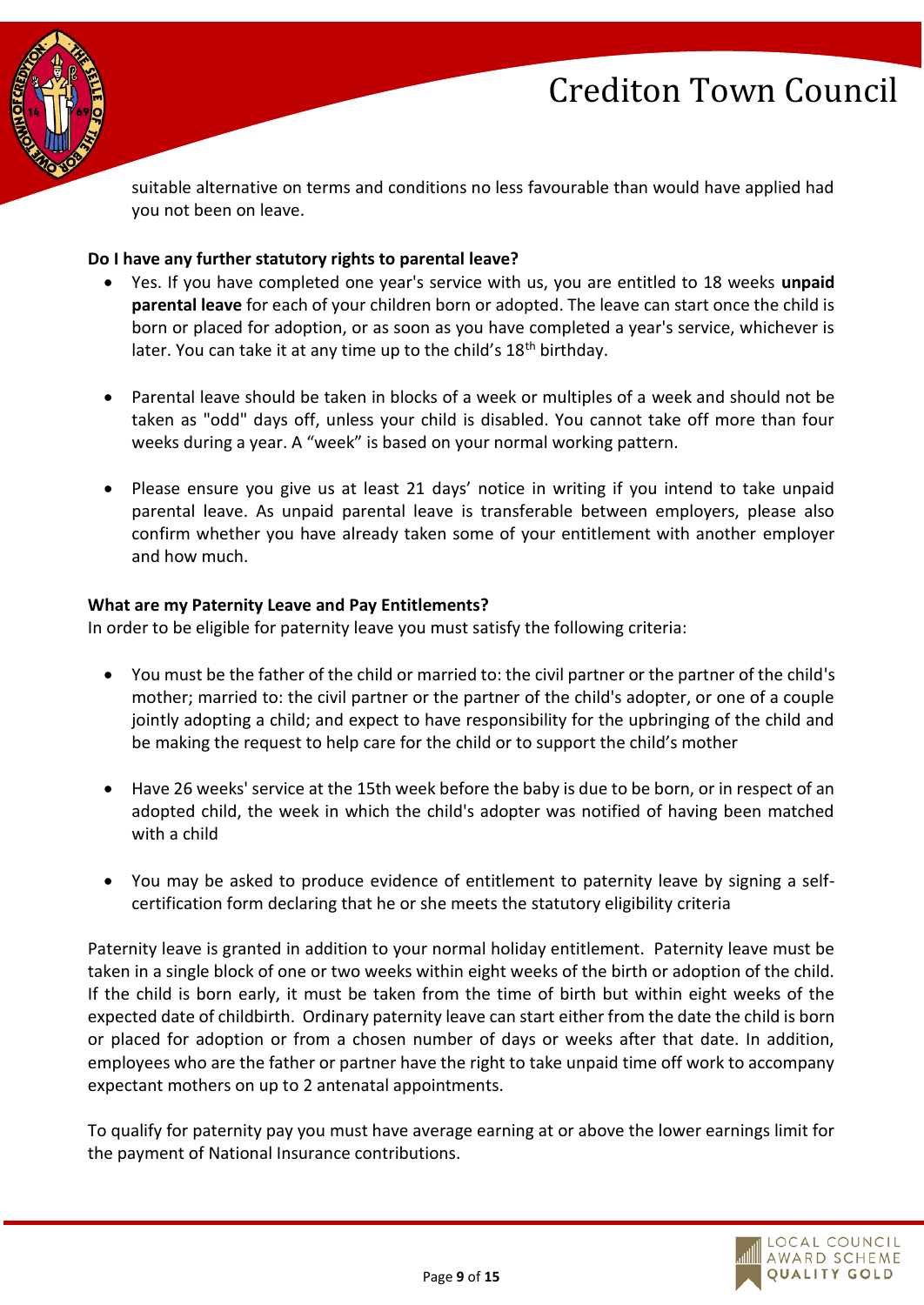

- Statutory Paternity Pay is paid for a maximum of 2 weeks. It is paid at a flat rate laid down by statute or 90% of average weekly earnings if this is less.
- Statutory Paternity Pay will begin at the same time as your paternity leave commences and will be paid on the same date that your salary would have been paid and will be subject to deductions for tax, National Insurance and any pension contributions in the usual way.

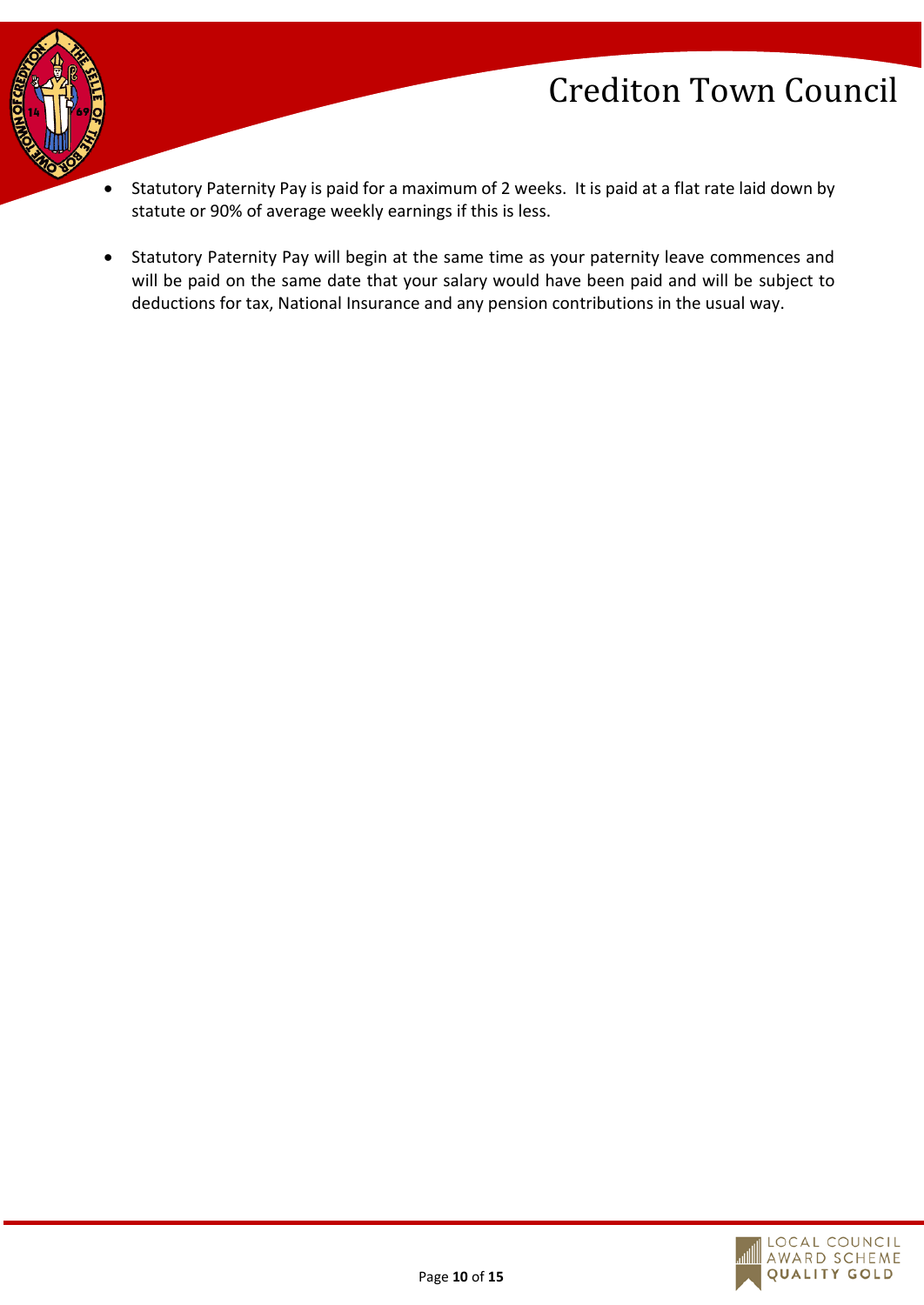

**Appendix 1**

### **Notice of Entitlement and Intention to Take Shared Parental Leave**

(Please read the **Maternity, Adoption, Paternity and Parental Leave and Pay Policy & Procedure**)

If you wish to take shared parental leave, then you must submit this form to the Town Clerk at least **8 weeks** before the start of the first period of shared parental leave.

In order to calculate the amount of shared parental leave you are eligible for please complete the following.

#### **Basic Details**

| <b>Employee Name:</b>                                                                                |  |
|------------------------------------------------------------------------------------------------------|--|
| Are you the mother/main adopter<br>of the child or the partner of the<br>mother/main adopter?        |  |
| Date on which mother or main<br>adopter commenced (or will<br>commence) maternity/adoption<br>leave: |  |

#### **Notice of curtailment of maternity / adoption leave**

Please complete this if you are the **mother or main adopter**. If on maternity leave, this date must be at least two weeks after the birth of your baby (or four weeks if you are employed in factory work).

| I wish my maternity / adoption<br>leave to end on the following date: |       |
|-----------------------------------------------------------------------|-------|
| Signed:                                                               | Date: |

#### Please complete this if you are the **partner** of the mother or main adopter.

| I confirm my partner's          |  |
|---------------------------------|--|
| maternity/adoption leave        |  |
| ended/will end on the following |  |
| date:                           |  |
|                                 |  |

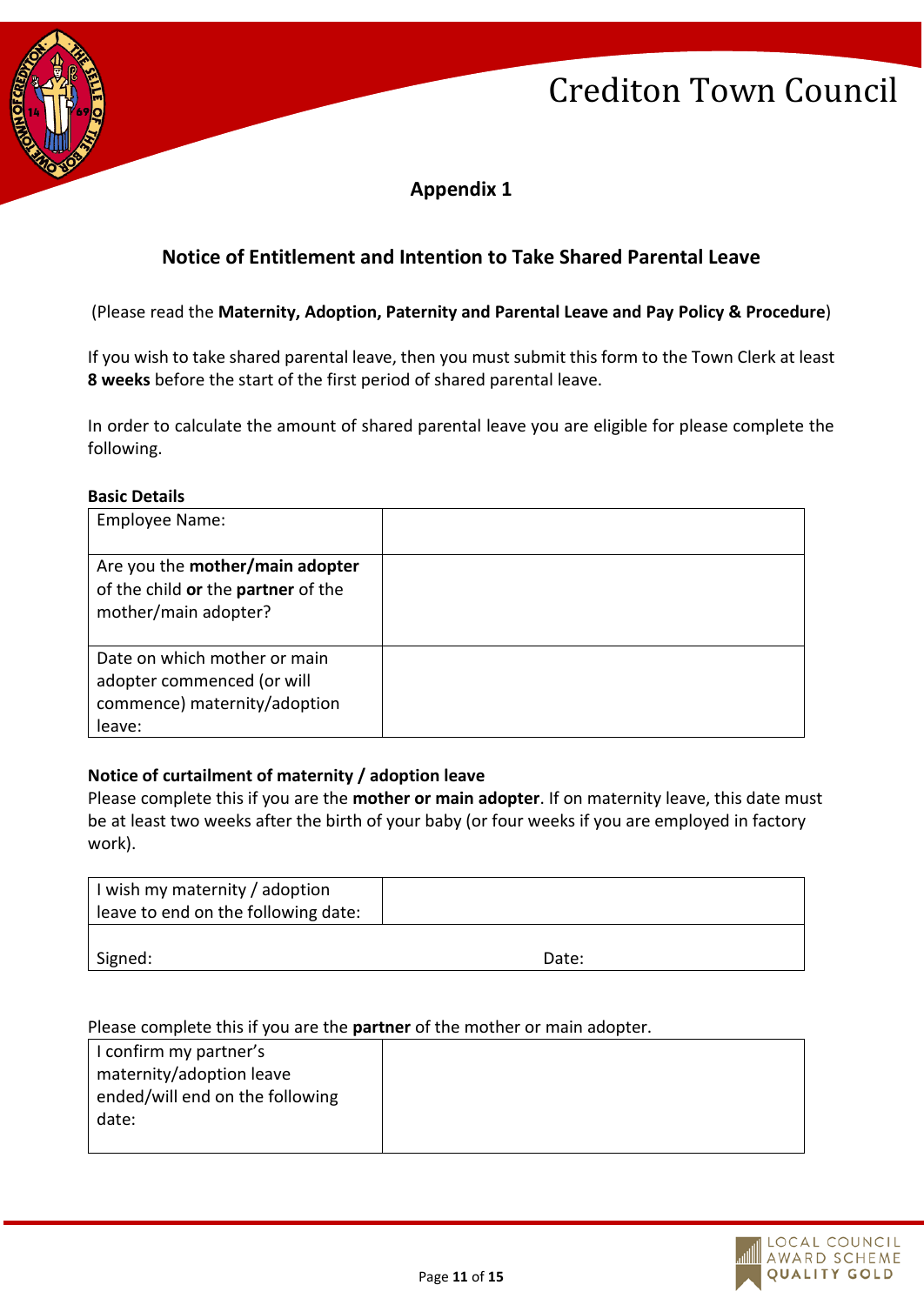



| <b>Shared Parental Leave Details</b> |  |
|--------------------------------------|--|
| Maximum number of weeks of           |  |
| shared parental leave available (52  |  |
| weeks minus the number of weeks      |  |
| taken according to the above dates)  |  |
| Maximum number of weeks of           |  |
| shared parental pay available (39    |  |
| weeks minus the number of weeks      |  |
| taken according to the above dates)  |  |
| Number of weeks of shared parental   |  |
| leave/pay you intend to take         |  |
|                                      |  |
|                                      |  |
| Number of weeks of shared parental   |  |
| leave/pay the other parent intends   |  |
| to take                              |  |
|                                      |  |

#### **Shared Parental Leave and Pay Dates**

| Please detail the start and end dates |  |
|---------------------------------------|--|
| of the shared parental leave/pay      |  |
| that you intend to take. This should  |  |
| tally with the number of weeks you    |  |
| have indicated above that you will    |  |
| take.                                 |  |
|                                       |  |
|                                       |  |
|                                       |  |
|                                       |  |
|                                       |  |

The above dates do not constitute a formal binding request at this stage. However, if you wish them to do so please indicate "Yes": **Yes / No**

If you indicate "No", then please complete appendix 2 - **Notice to Take or Vary a Period of Shared Parental Leave** for each period of shared leave requested.

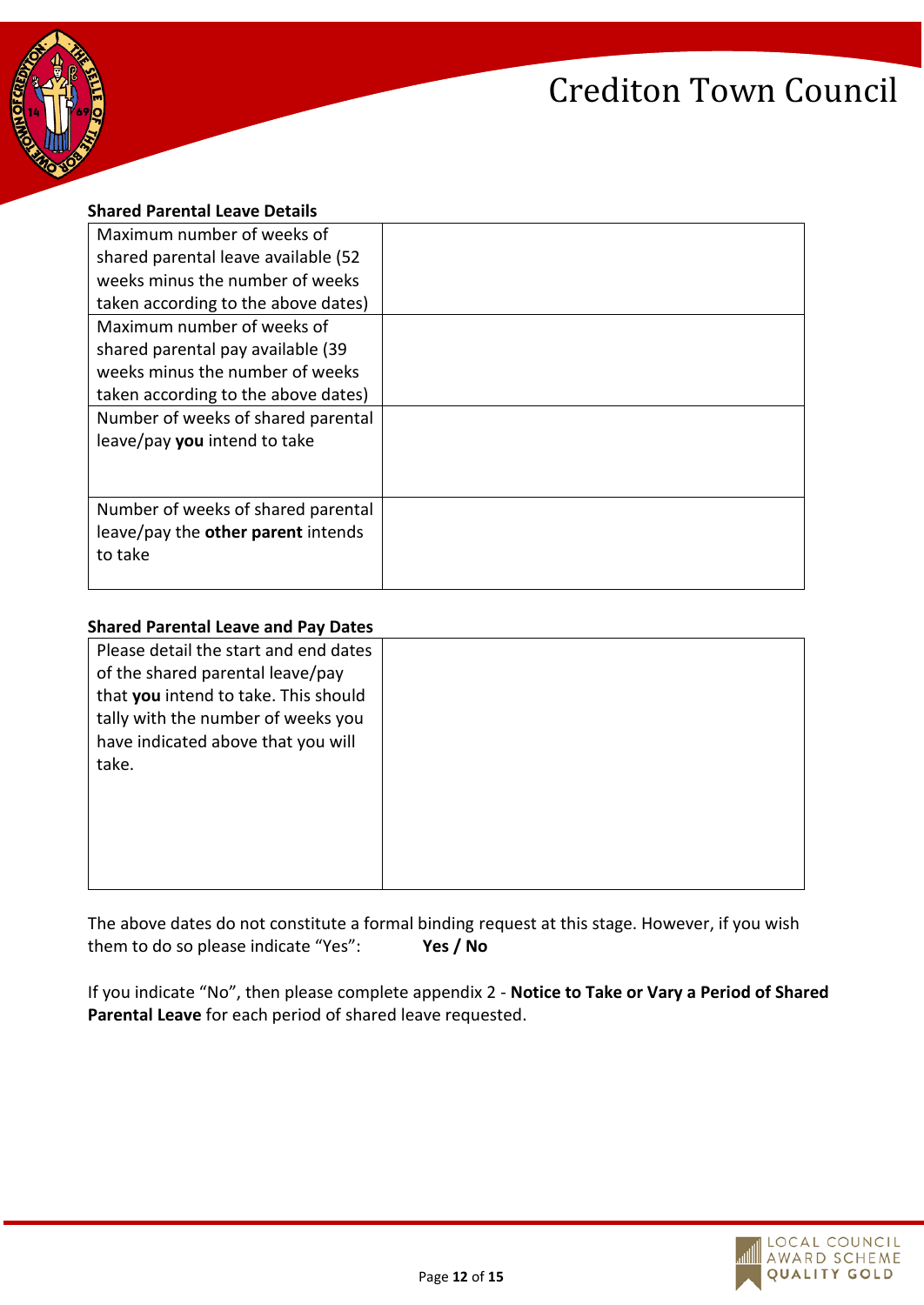

#### **By the Employee**

Please confirm your eligibility by ticking the appropriate boxes below and signing the form

- $\Box$  I am the mother, father or main adopter of the child and will share the care of the child with my partner named below
- $\Box$  I meet the eligibility criteria for shared parental leave

If appropriate:

- $\Box$  I meet the eligibility criteria for shared parental pay
- I am the mother or main adopter and have completed the **notice of curtailment of maternity / adoption leave** section and understand that this is **binding** subject to certain conditions outlined in the policy
- $\Box$  I consent to you retaining and processing the information contained in this form

| $\sim$<br>910.<br>.<br>--<br>. . |  |
|----------------------------------|--|
|----------------------------------|--|

#### **By the Employee's Partner**

| Name                         |  |
|------------------------------|--|
| Address                      |  |
| Name and Address of Employer |  |
| National Insurance Number    |  |

I confirm that I meet the following criteria for eligibility for shared parental leave:

- $\Box$  I have worked either directly, for an agency or self-employed, for 26 weeks in the 66 weeks leading up to the due date
- $\Box$  I have earned above the maternity allowance threshold of £30 a week in 13 of the 66 weeks
- $\Box$  I consent to your employee taking shared parental leave and shared parental pay as detailed above

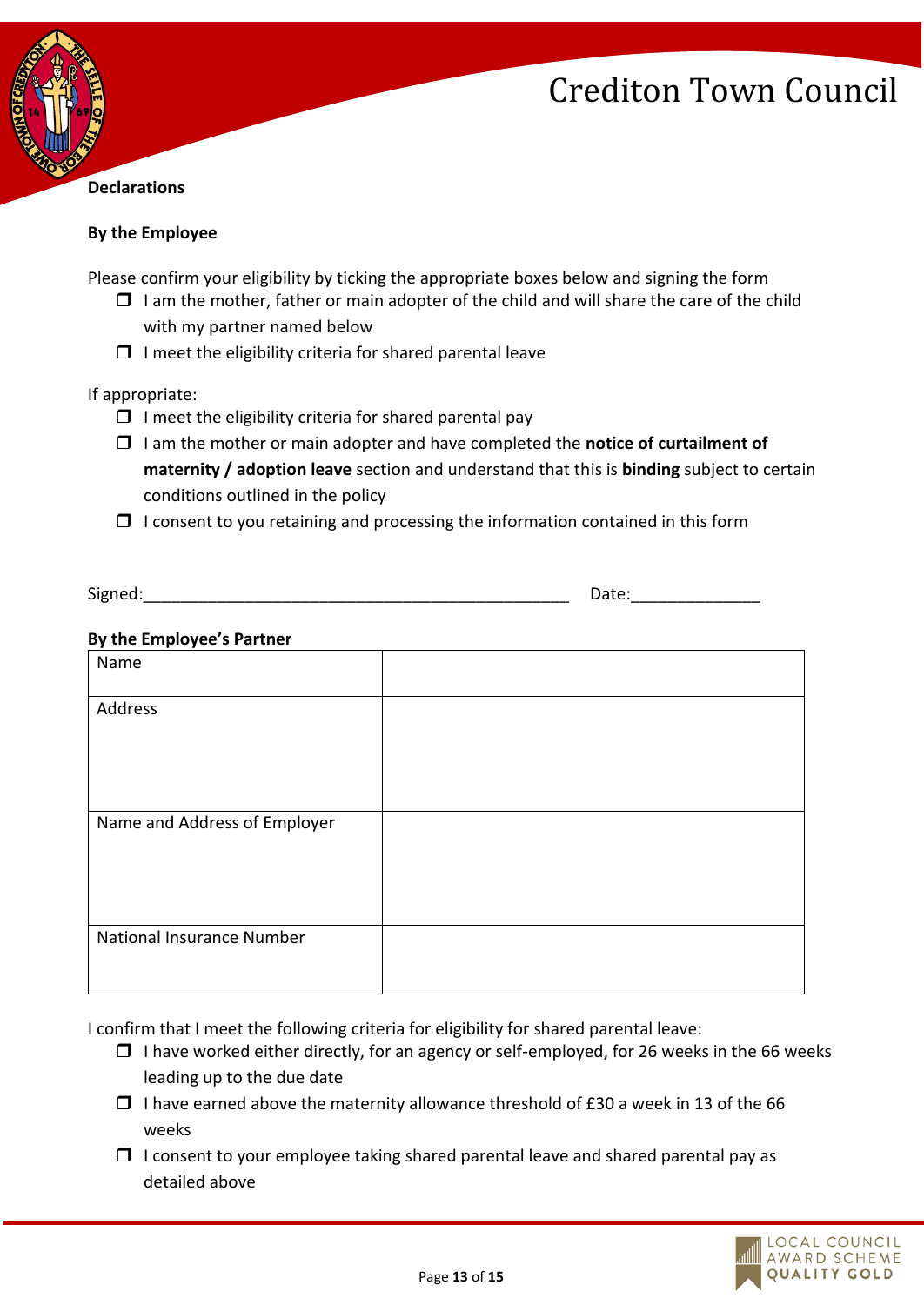

If appropriate:

- $\Box$  I am the mother / main adopter and confirm I have curtailed my maternity / adoption leave and pay with my employer (or will have done so by the time your employee takes shared parental leave)
- $\Box$  I consent to you retaining and processing the information contained in this form

Signed:\_\_\_\_\_\_\_\_\_\_\_\_\_\_\_\_\_\_\_\_\_\_\_\_\_\_\_\_\_\_\_\_\_\_\_\_\_\_\_\_\_\_\_\_\_\_ Date:\_\_\_\_\_\_\_\_\_\_\_\_\_\_